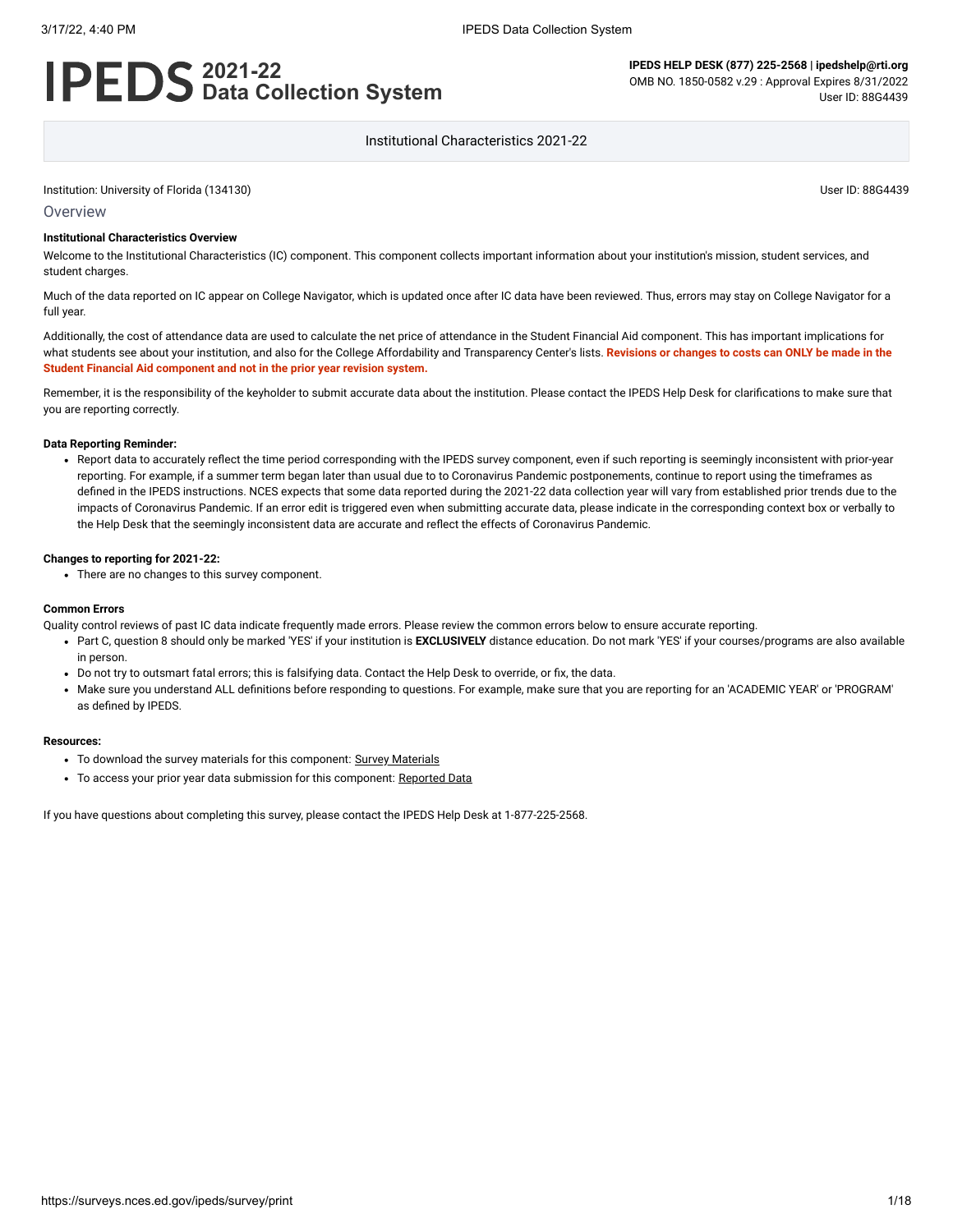# Part A - Mission Statement

**1. Provide the institution's mission statement or a web address (URL) where the mission statement can be found. Typed statements are limited to 2,000 characters or less. The mission statement will be available to the public on College Navigator.**

| Mission Statement URL: | https://<br>$\overline{\phantom{a}}$ | catalog.ufl.edu/ugrd/administration/ |
|------------------------|--------------------------------------|--------------------------------------|
| ◯ Mission Statement:   |                                      |                                      |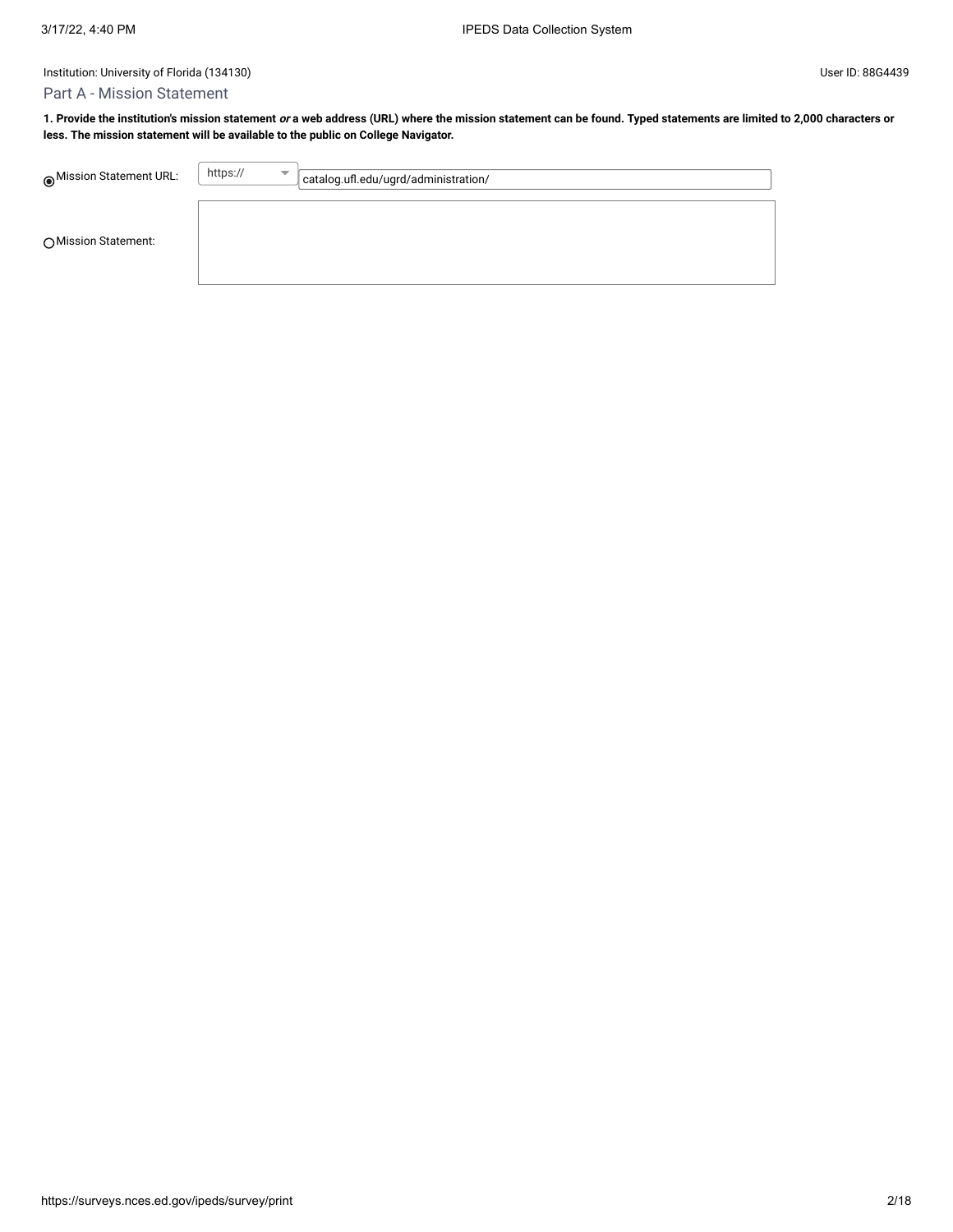# Part B - Services and Programs for Servicemembers and Veterans

# **1. Which of the following are available to veterans, military servicemembers, or their families?**

- Yellow [Ribbon Program \(](javascript:openglossary(1044))officially known as Post-9/11 GI Bill, Yellow Ribbon Program)
- Credit for military [training](javascript:openglossary(1047))
- Dedicated point of contact for support services for veterans, military servicemembers, and their families
- Recognized student veteran organization
- Member of Department of [Defense Voluntary](javascript:openglossary(1069)) Educational Partnership Memorandum of Understanding
- $\Box$  None of the above

You may use the box below to provide additional context for the data you have reported above. Context notes will be posted on the College Navigator website. Therefore, you should write all context notes using proper grammar (e.g., complete sentences with punctuation) and common language that can be easily understood by students and parents (e.g., spell out acronyms).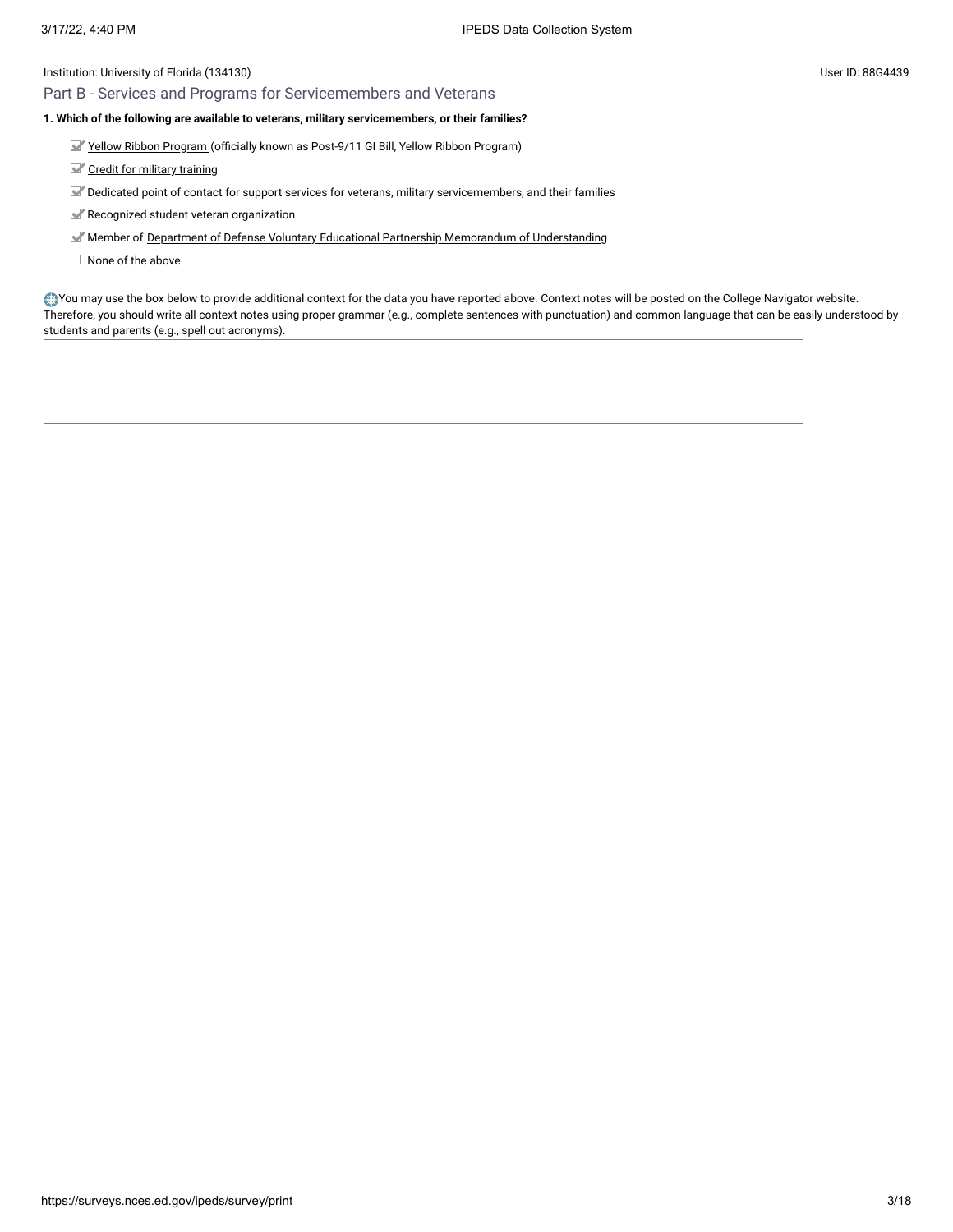| Institution: University of Florida (134130)                                                                                                                          |                            |           | User ID: 88G4439 |
|----------------------------------------------------------------------------------------------------------------------------------------------------------------------|----------------------------|-----------|------------------|
| Part C - Student Services - Special Learning Opportunities                                                                                                           |                            |           |                  |
| 1. Does your institution accept any of the following? [Check all that apply]                                                                                         |                            |           |                  |
| Dual enrollment                                                                                                                                                      |                            |           |                  |
| Credit for life experiences                                                                                                                                          |                            |           |                  |
| Advanced placement (AP) credits                                                                                                                                      |                            |           |                  |
| None of the above                                                                                                                                                    |                            |           |                  |
| 2. What types of special learning opportunities are offered by your institution? [Check all that apply]                                                              |                            |           |                  |
| $\mathbb{Z}$ ROTC                                                                                                                                                    |                            |           |                  |
| $\mathbb{Z}$ Army                                                                                                                                                    | $\blacktriangleright$ Navy | Air Force |                  |
| Study abroad<br>M                                                                                                                                                    |                            |           |                  |
| Weekend/evening college<br>M                                                                                                                                         |                            |           |                  |
| Teacher certification (for the elementary, middle school/junior high, or secondary level)<br>Q<br>Do not include certifications to teach at the postsecondary level. |                            |           |                  |
| Students can complete their preparation in certain areas of specialization                                                                                           |                            |           |                  |
| Students must complete their preparation at another institution for certain areas of specialization                                                                  |                            |           |                  |
| $\blacktriangleright$ This institution is approved by the state for the initial certification or licensure of teachers                                               |                            |           |                  |
| None of the above                                                                                                                                                    |                            |           |                  |
|                                                                                                                                                                      |                            |           |                  |

**3. If your institution grants a bachelor's degree or higher but does not offer a full 4-year program of study at the undergraduate level, how many years of completed college-level work are required for entrance?**

Number of years Select One

 $\overline{\mathbf{v}}$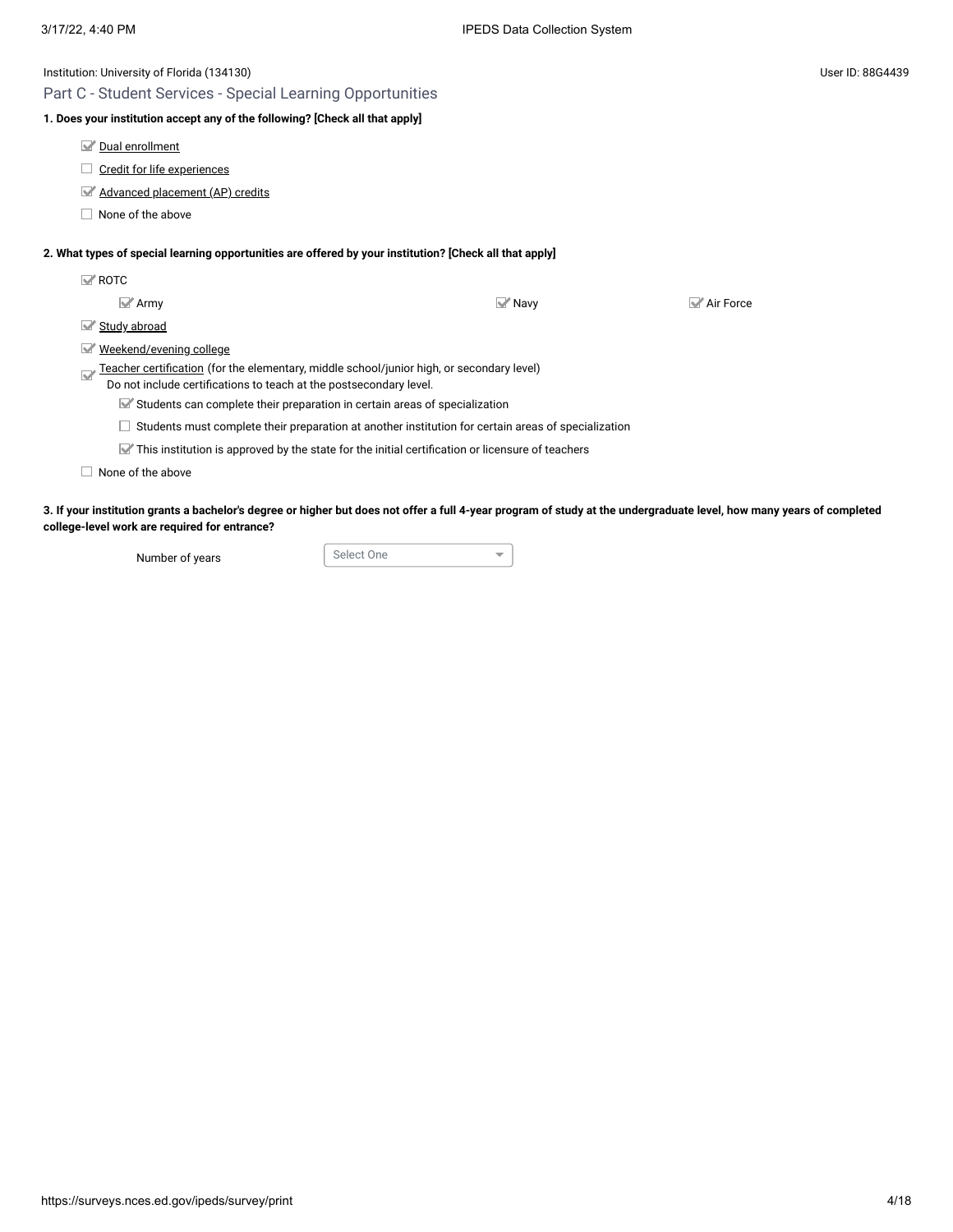# Part C - Student Services: Other Student Services

# **4. Which of the following selected student services are offered by your institution? [Check all that apply]**

- [Remedial](javascript:openglossary(547)) services
- Academic/career [counseling](javascript:openglossary(149)) services
- **[Employment](javascript:openglossary(195)) services for current students**
- Placement services for [program completers](javascript:openglossary(479))
- On-campus day [care](javascript:openglossary(165)) for children of students
- $\Box$  None of the above

# **5. Which of the following [academic library](javascript:openglossary(1015)) resource or service does your institution provide? [Check all that apply]**

Physical facilities

- $\blacktriangleright$  **O** An organized collection of printed materials
- $\mathbb{Z}$   $\bullet$  Access to digital/electronic resources
- $\blacktriangleright$   $\blacklozenge$  A staff trained to provide and interpret library materials
- Established library hours
- $\mathbb{R}$   $\bullet$  Access to library collections that are shared with other institutions
- $\Box$  None of the above

# **6. Indicate whether or not any of the following alternative tuition plans are offered by your institution.**

- O No
- Yes
- $\Box$  Tuition quarantee
- [Prepaid tuition plan](javascript:openglossary(950))
- $\Box$  [Tuition payment](javascript:openglossary(951)) plan
- $\Box$  Other (specify in box below)

You may use the box below to provide additional context for the data you have reported above. Context notes will be posted on the College Navigator website. Therefore, you should write all context notes using proper grammar (e.g., complete sentences with punctuation) and common language that can be easily understood by students and parents (e.g., spell out acronyms).

...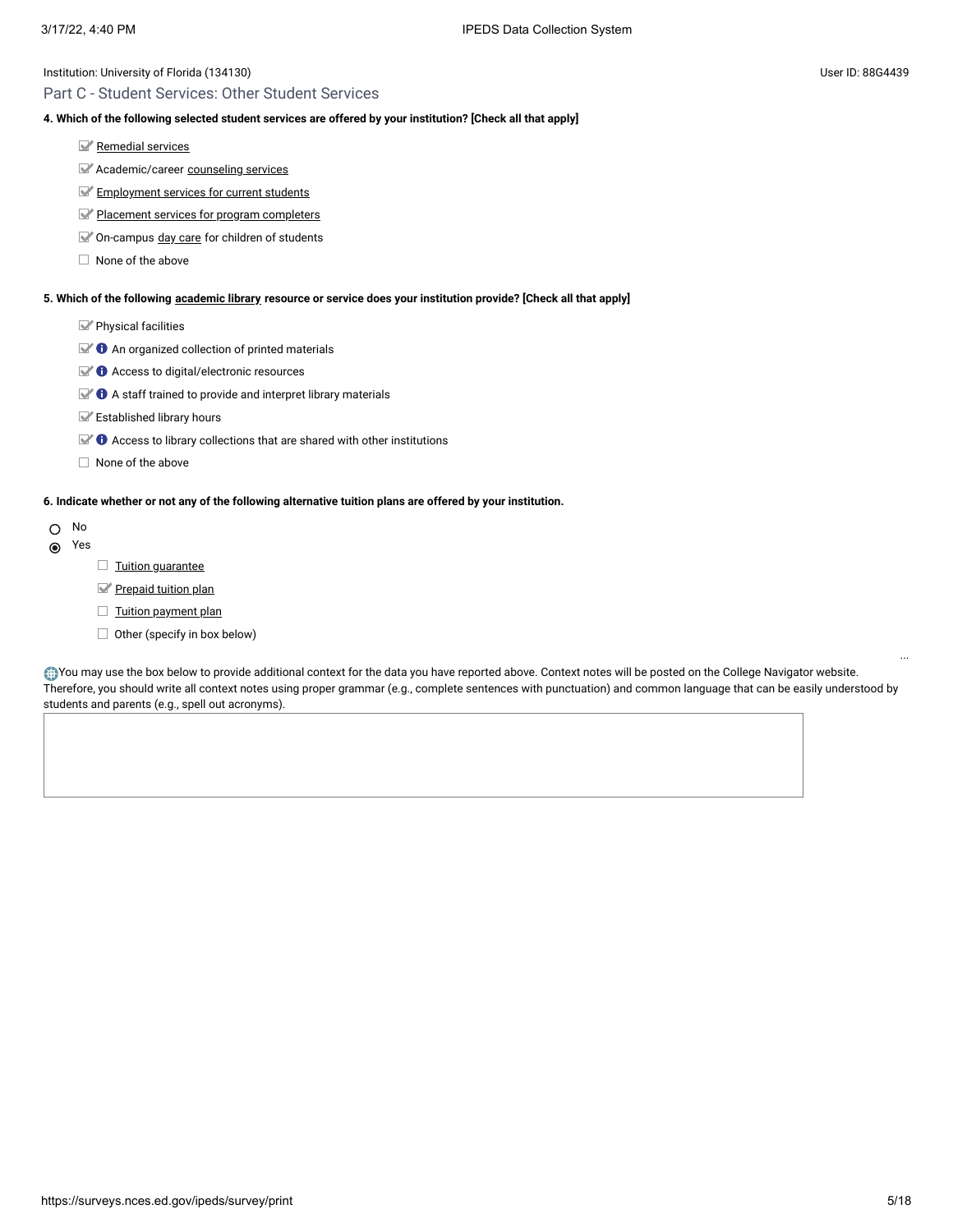# Part C - Student Services - Distance Education

Reporting Reminders:

When reporting distance education offerings, do not include remote learning implemented in response to Coronavirus Pandemic unless the program anticipates maintaining this modality permanently. Allowing program completion via distance education is not the same as having planned full distance education programs.

### **7. Please indicate at what level(s) your institution does or does not offer [distance education](javascript:openglossary(713)) courses and/or distance education programs. Check all that apply.**

|                     | <b>O</b> Distance education courses | <b><i>O</i></b> Distance education programs | Does not offer Distance Education |
|---------------------|-------------------------------------|---------------------------------------------|-----------------------------------|
| Undergraduate level |                                     |                                             |                                   |
| Graduate level      |                                     |                                             |                                   |

# **8. Are all the programs at your institution offered exclusively via [distance education programs](javascript:openglossary(977))?**

Select No if all programs at your institution are offered exclusively via distance education only temporarily in response to Coronavirus Pandemic.

No

Yes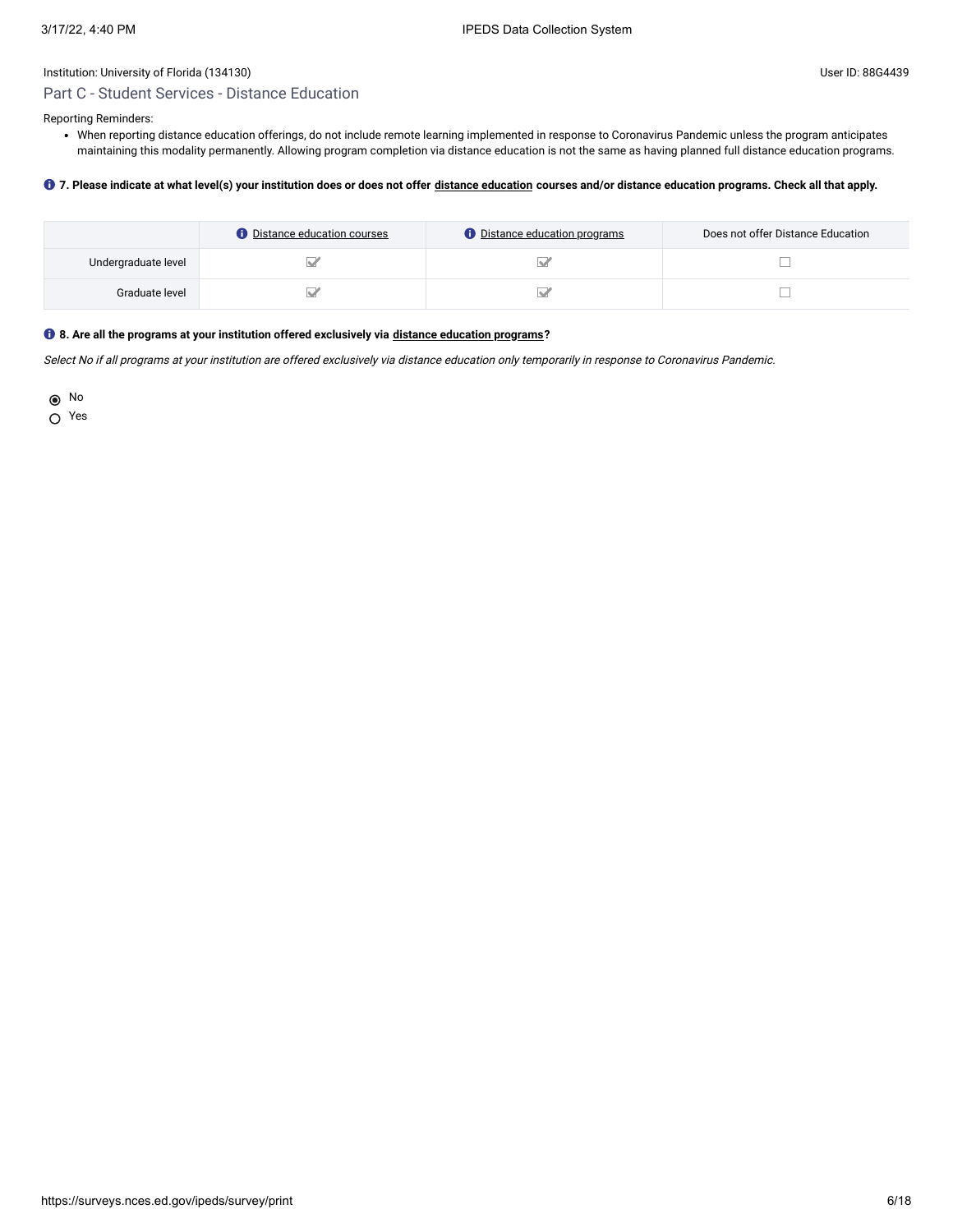### Part C - Student Services: Disability Services

**9. Please indicate the percentage of all undergraduate students enrolled during Fall 2020 who were formally registered as students with disabilities with the institution's office of disability services (or the equivalent office).**

○ 3 percent or less

 $\odot$  More than 3 percent:  $\qquad 10 \mid %$ 

You may use the box below to provide additional context for the data you have reported above. Context notes will be posted on the College Navigator website. Therefore, you should write all context notes using proper grammar (e.g., complete sentences with punctuation) and common language that can be easily understood by students and parents (e.g., spell out acronyms).

The UF Disability Resource Center goes beyond access, removes barriers, and engages with faculty and staff to promote an inclusive campus community. We empower students to articulate their strengths and advocate for their accommodations. More information can be found at: disability.ufl.edu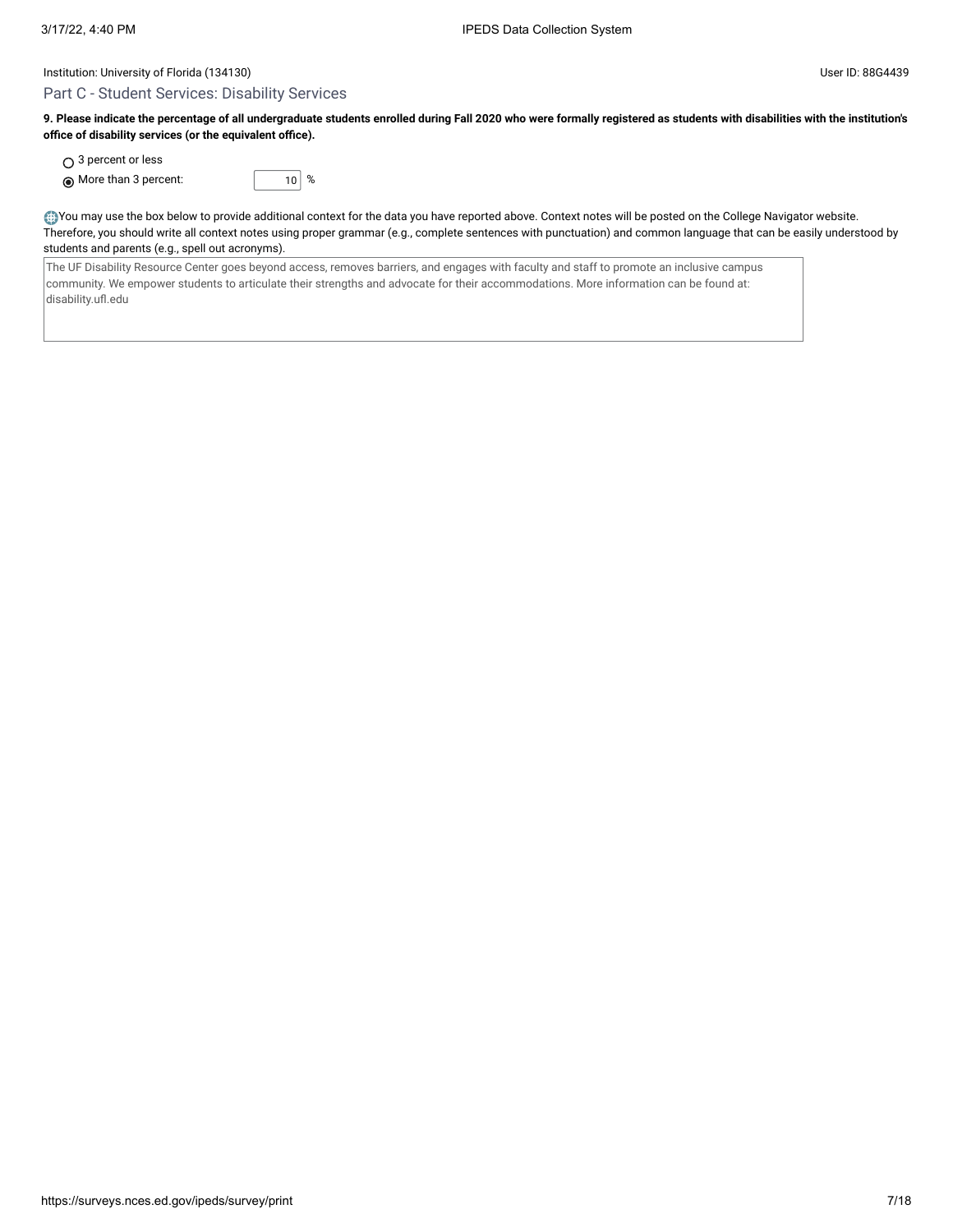### Part D - Student Charges Questions

#### **1. Are all [full-time,](javascript:openglossary(259)) [first-time](javascript:openglossary(241)) degree/certificate-seeking students required to live on campus or in institutionally controlled housing?**

If your institution typically has this requirement but such requirement is temporarily suspended due to Coronavirus Pandemic, please answer Yes.

If you answer **Yes** to this question, you will not be asked to report off-campus room and board in the price of attendance (D11).

This is only <sup>a</sup> screening question, and your response does not show up on College Navigator.

If you make any exceptions to this rule, and have even one full-time, first-time student living off-campus, please answer **No** so that this does not cause conflicts with the Student Financial Aid survey. Making changes to the SFA component is very difficult and may lead to inaccurate reporting for your institution.

#### No

Yes, and we do not make **ANY** (even one) exceptions to this rule

#### **2. Does your institution charge different [tuition](javascript:openglossary(848)) for [in-district](javascript:openglossary(303)), [in-state,](javascript:openglossary(309)) or [out-of-state](javascript:openglossary(463)) students?**

If you answer **Yes** to this question, you will be expected to report tuition amounts for in-district, in-state, and out-of-state students.

Please only select **Yes** if you really charge different tuition rates, or you will be reporting the same numbers 3 times.

No

**®Yes** 

#### **3. Does your institution offer [institutionally-controlled housing](javascript:openglossary(970)) (either on or off campus)?**

If your institution typically offers institutionally-controlled housing but has temporarily suspended such offerings due to Coronavirus Pandemic, please answer Yes.

If you answer **Yes** to this question, you will be expected to specify <sup>a</sup> housing capacity, and to report <sup>a</sup> room charge or <sup>a</sup> combined room and board charge (D10).

No

Yes

Specify housing [capacity](javascript:openglossary(185)) for academic year 2021-22

11,373

#### **4. Do you offer [board](javascript:openglossary(87)) or meal plans to your students?**

If your institution typically offers board or meal plans but has temporarily suspended such offerings due to Coronavirus Pandemic, please answer Yes.

If you answer **Yes** to this question, you will be expected to report <sup>a</sup> board charge or combined room and board charge (D10).

O<sub>No</sub>

Yes - Enter the number of meals per week in the maximum meal plan available

Yes - Number of meals per week can vary (e.g., students charge meals against a meal card)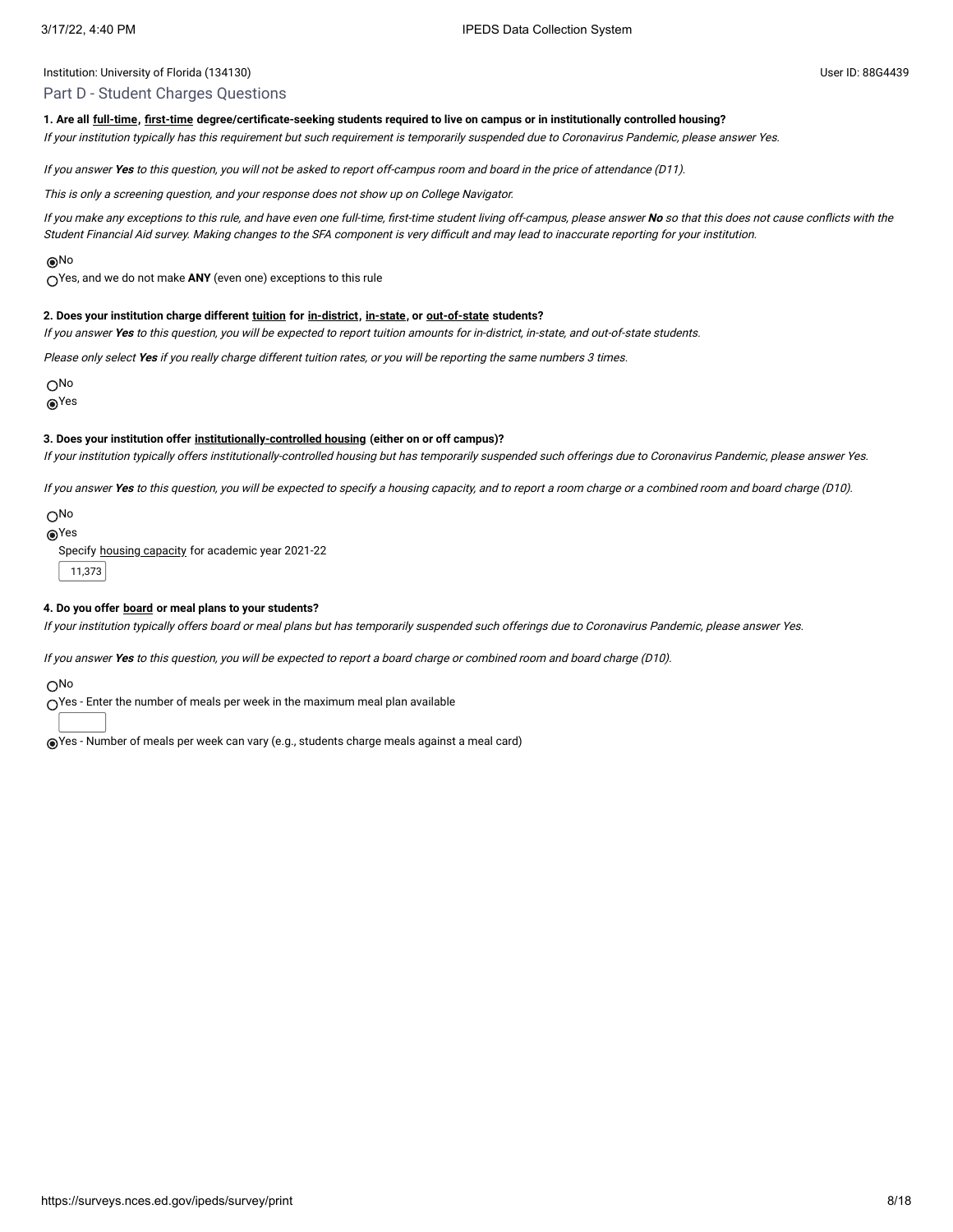# Part D - Undergraduate Student Charges

If the institution charges an **application fee**, indicate the amount.

|      | Amount              | Prior year |
|------|---------------------|------------|
| - Ir | $\sim$ $\sim$<br>ັບ |            |

### **5. Charges to [full-time undergraduate students](javascript:openglossary(259)) for the full [academic year](javascript:openglossary(19)) 2021-22**

Please be sure to report an average tuition that includes all students at all levels (freshman, sophomore, etc.).

|                                      | In-district | Prior year | In-state | Prior year | Out-of-state | Prior year |
|--------------------------------------|-------------|------------|----------|------------|--------------|------------|
| All full-time undergraduate students |             |            |          |            |              |            |
| Average tuition                      | 4,477       | 4,477      | 4,477    | 4,477      | 25,694       | 25,694     |
| Required fees                        | 1,904       | 1,904      | 1,904    | 1,904      | 2,965        | 2,965      |

### **6. Per [credit hour](javascript:openglossary(155)) charge for [part-time undergraduate students](javascript:openglossary(469))**

Please be sure to report an average per credit tuition that includes all students at all levels (freshman, sophomore, etc.).

Do not include fees.

|                        | In-district | Prior year | In-state | Prior year     | Out-of-state | Prior year |
|------------------------|-------------|------------|----------|----------------|--------------|------------|
| Per credit hour charge | 149         | 149        | 149      | $\overline{A}$ | טטע          | 856        |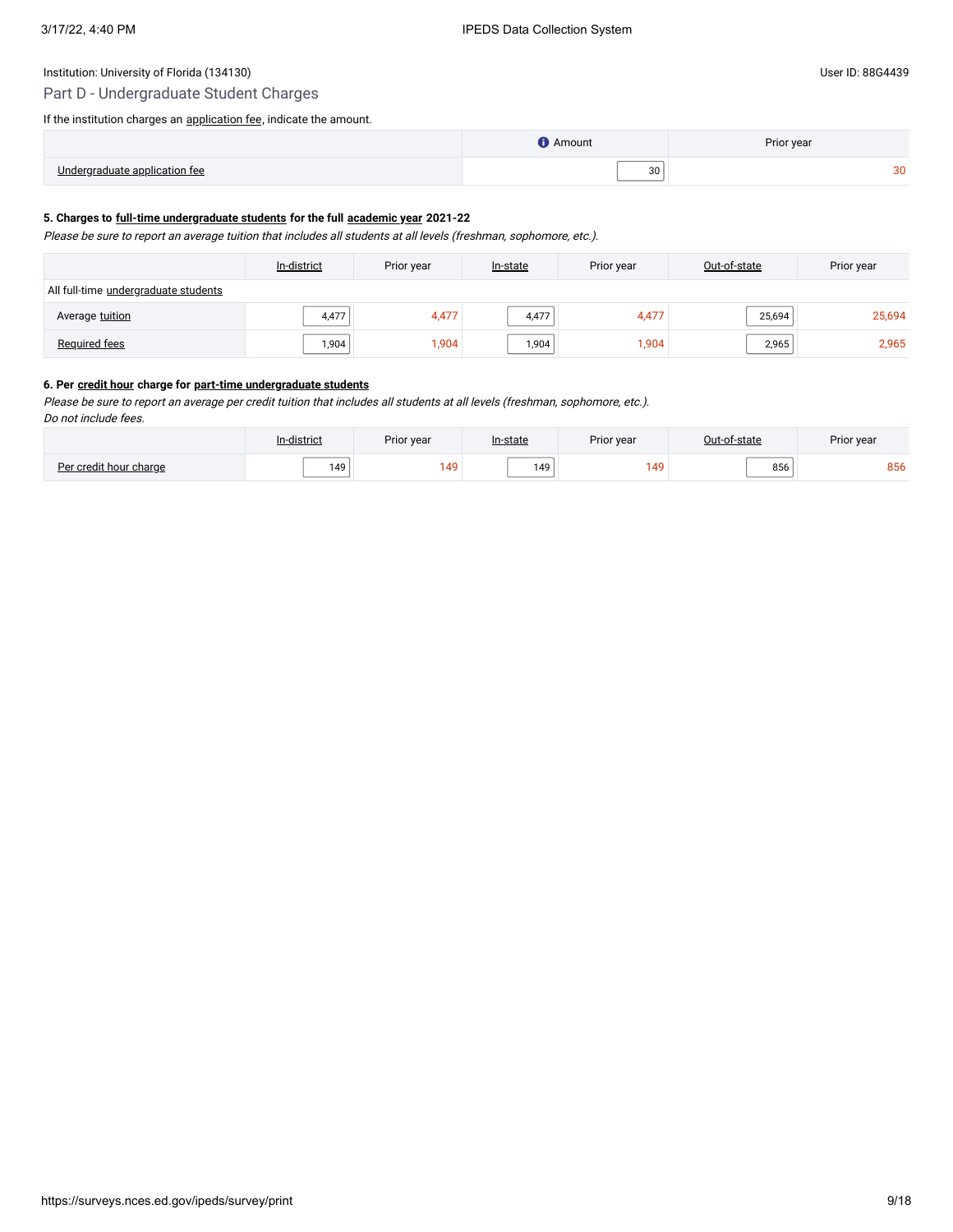# Part D - Graduate Student Charges

#### **If the institution charges an [application fee](javascript:openglossary(47)), indicate the amount.**

|                             | Amount | Prior year |
|-----------------------------|--------|------------|
| $P$ roduoto<br>$\mathbf{t}$ | 30     | ാല<br>ື    |

### Please do not include tuition for Doctor's Degree – Professional Practice programs. Data for those programs are collected separately.

### **7. Charges to [full-time graduate students](javascript:openglossary(259)) for the full [academic year](javascript:openglossary(19)) 2021-22**

|                 | In-district | Prior year | In-state | Prior year | Out-of-state | Prior year |
|-----------------|-------------|------------|----------|------------|--------------|------------|
| Average tuition | 10,770      | 10,770     | 10,770   | 10,770     | 27,335       | 27,335     |
| Required fees   | 1,967       | .967       | 1,967    | 1,967      | 2,795        | 2,795      |

# **8. Per credit hour charge for [part-time graduate students](javascript:openglossary(469))**

Please be sure to report an average per credit tuition that includes all graduate students (NOT doctor's degree-professional practice students). Do not include fees.

|              | $\cdots$<br>-district | Prior year     | In-state | Prior year |                  | Prior year |
|--------------|-----------------------|----------------|----------|------------|------------------|------------|
| $Der$ crodit | 449                   | $\overline{1}$ | 449      | 449        | 139 <sub>1</sub> | ,139       |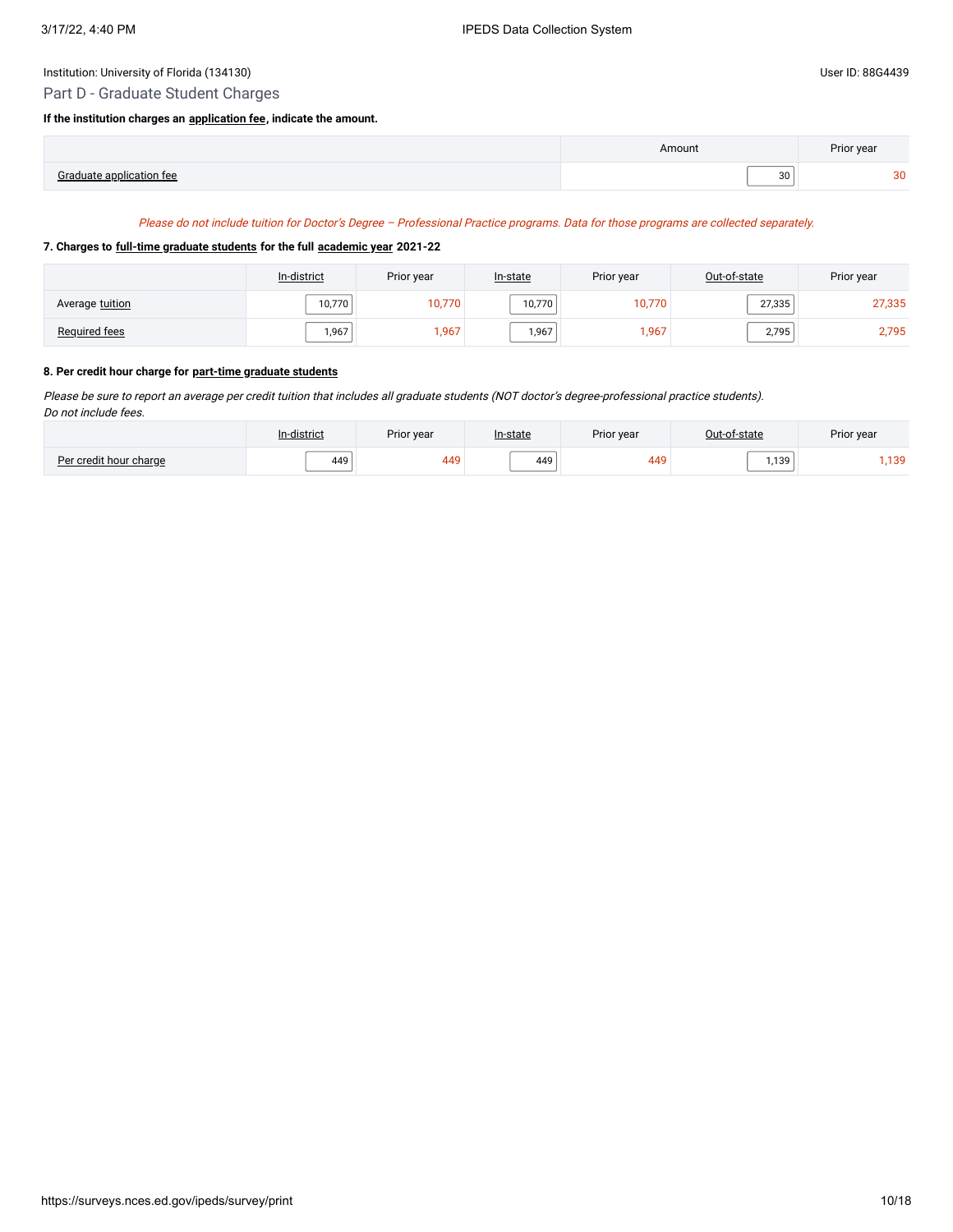# Part D - Student Charges - Graduate, Doctor's-Professional Practice Tuition

| 9. List the typical tuition and required fees for a full-time doctor's-professional practice student in any of the selected programs for the full academic year 2021-22. |          |              |
|--------------------------------------------------------------------------------------------------------------------------------------------------------------------------|----------|--------------|
| DO NOT include room and board charges                                                                                                                                    |          |              |
| Doctor's degree-professional practice                                                                                                                                    | In-state | Out-of-state |
| 1. Chiropractic (D.C. or D.C.M.):                                                                                                                                        |          |              |
| Tuition amount                                                                                                                                                           |          |              |
| <b>Required fees</b>                                                                                                                                                     |          |              |
| 2. Dentistry (D.D.S. or D.M.D.):                                                                                                                                         |          |              |
| Tuition amount                                                                                                                                                           | 37,564   | 62,783       |
| <b>Required fees</b>                                                                                                                                                     | 4,154    | 5,415        |
| 3. Medicine (M.D.):                                                                                                                                                      |          |              |
| Tuition amount                                                                                                                                                           | 32,744   | 60,592       |
| <b>Required fees</b>                                                                                                                                                     | 3,913    | 5,306        |
| 4. Optometry (O.D.):                                                                                                                                                     |          |              |
| <b>Tuition amount</b>                                                                                                                                                    |          |              |
| Required fees                                                                                                                                                            |          |              |
| 5. Osteopathic Medicine (D.O.):                                                                                                                                          |          |              |
| <b>Tuition amount</b>                                                                                                                                                    |          |              |
| <b>Required fees</b>                                                                                                                                                     |          |              |
| 6. Pharmacy (Pharm.D.):                                                                                                                                                  |          |              |
| Tuition amount                                                                                                                                                           | 19,845   | 41,886       |
| <b>Required fees</b>                                                                                                                                                     | 3,057    | 4,159        |
| 7. Podiatry (Pod.D., D.P., or D.P.M.):                                                                                                                                   |          |              |
| Tuition amount                                                                                                                                                           |          |              |
| Required fees                                                                                                                                                            |          |              |
| 8. Veterinary Medicine (D.V.M.):                                                                                                                                         |          |              |
| <b>Tuition amount</b>                                                                                                                                                    | 25,248   | 45,225       |
| <b>Required fees</b>                                                                                                                                                     | 3,539    | 4,538        |
| 9. Law (J.D.):                                                                                                                                                           |          |              |
| <b>Tuition amount</b>                                                                                                                                                    | 19,139   | 34,602       |
| <b>Required fees</b>                                                                                                                                                     | 2,665    | 3,438        |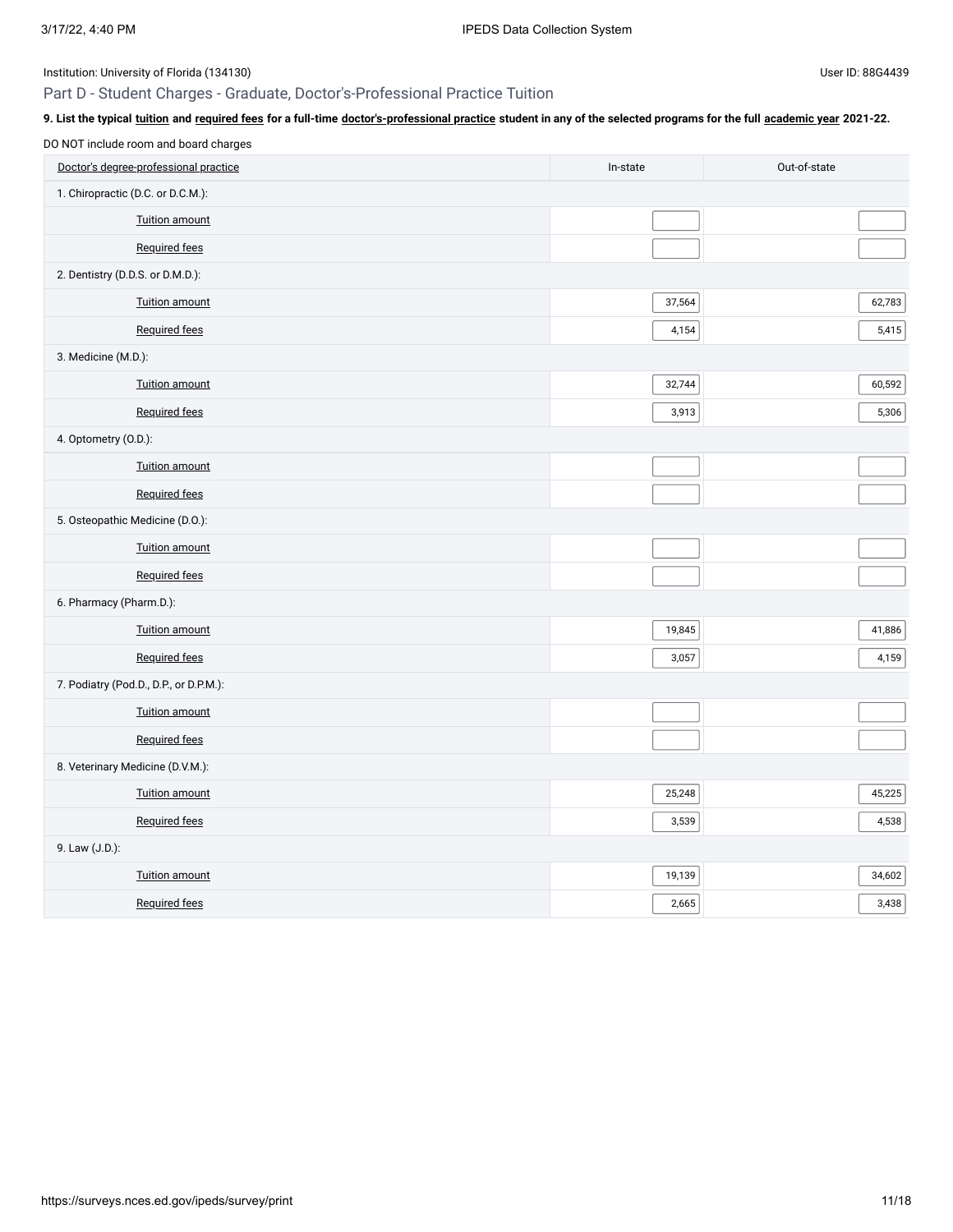# Part D - Student Charges - Room and Board

# **10. What are the typical [room](javascript:openglossary(565)) and [board charges](javascript:openglossary(87)) for a student for the full academic year 2021-22?**

If your institution offers room or board at no charge to students, enter zero.

If you report room and board separately, leave the combined charge blank. If you report <sup>a</sup> combined charge, leave the room and board charges blank.

| Room and board charges                                                                         | Amount | Prior year |
|------------------------------------------------------------------------------------------------|--------|------------|
| Room charge (Double occupancy)                                                                 | 5,800  | 5.990      |
| Board charge (Maximum plan)                                                                    | 4.600  | 4.600      |
| Combined room and board charge<br>(Answer only if you CANNOT separate room and board charges.) | N/A    |            |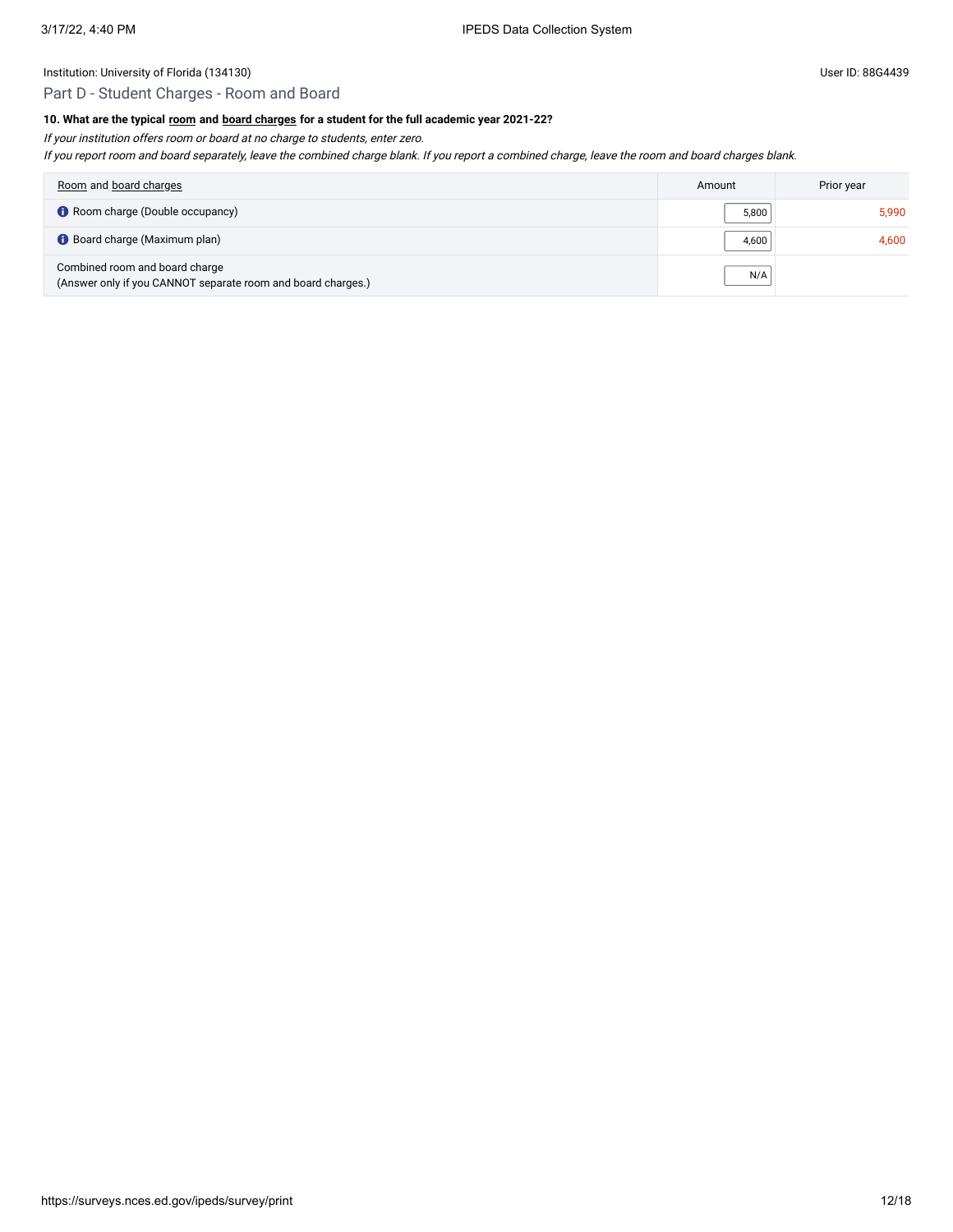#### Institution: University of Florida (134130) Charles and the University of Florida (134130)

# Part D - Student Charges - Cost of Attendance

# **11. Cost of attendance for [full-time](javascript:openglossary(259)), [first-time](javascript:openglossary(241)) undergraduate students:**

Please enter the amounts requested below for each Cost of Attendance (COA) category. These data will be made available to the public on College Navigator. If your institution participates in any Title IV programs (e.g., Pell, Direct Loans), you must provide all information. Estimates of expenses for books and supplies, room and board, and other expenses are those from the COA report used by the financial aid office in determining financial need. Please confirm with your institution's financial aid office the correct values for these COA categories, as its staff are most familiar with federal guidance (e.g., Federal Student Aid Handbook) and professional standards in determining COA.

Notes:

- If your institution offers room (housing) but does not offer board, refer to your institution's COA budgets to report an estimate of how much students would spend on board.
- Similarly, if your institution offers board but does not offer room (housing), refer to your institution's COA budgets to report an estimate of how much students would spend on room.

**O** If the 2021-22 tuition and/or fees as reported on this page for full-time, first-time students are covered by a [tuition guarantee](javascript:openglossary(949)) program, check the applicable box(es) under 'Tuition Guarantee'. Additionally, please indicate the maximum % increase that is guaranteed. These numbers are expected to be fairly small. Please contact the Help Desk if you are confused about these values and how to report them.

| Charges for full academic year       | 2018-19 | 2019-20 | 2020-21 | 2021-22 |                                                                                                       |                          |
|--------------------------------------|---------|---------|---------|---------|-------------------------------------------------------------------------------------------------------|--------------------------|
| Published tuition and required fees: |         |         |         |         | <b><i>O</i></b> Tuition Guarantee<br>(check only if applicable<br>to entering students<br>in 2021-22) | Guaranteed<br>increase % |
| In-district                          |         |         |         |         |                                                                                                       |                          |
| Tuition                              | 4,477   | 4,477   | 4,477   | 4,477   | $\Box$                                                                                                |                          |
| Required fees                        | 1,904   | 1,904   | 1,904   | 1,904   | $\Box$                                                                                                |                          |
| Tuition + fees total                 | 6,381   | 6,381   | 6,381   | 6,381   |                                                                                                       |                          |
| In-state                             |         |         |         |         |                                                                                                       |                          |
| Tuition                              | 4,477   | 4,477   | 4,477   | 4,477   | $\Box$                                                                                                |                          |
| Required fees                        | 1,904   | 1,904   | 1,904   | 1,904   | $\Box$                                                                                                |                          |
| Tuition + fees total                 | 6,381   | 6,381   | 6,381   | 6,381   |                                                                                                       |                          |
| Out-of-state                         |         |         |         |         |                                                                                                       |                          |
| Tuition                              | 25,694  | 25,694  | 25,694  | 25,694  | $\Box$                                                                                                |                          |
| Required fees                        | 2,965   | 2,965   | 2,965   | 2,965   | $\Box$                                                                                                |                          |
| Tuition + fees total                 | 28,659  | 28,659  | 28,659  | 28,659  |                                                                                                       |                          |
|                                      |         |         |         |         |                                                                                                       |                          |
| <b>Books and supplies</b>            | 1,030   | 850     | 890     | 810     |                                                                                                       |                          |
| On-campus:                           |         |         |         |         |                                                                                                       |                          |
| Room and board                       | 10,120  | 10,220  | 10,590  | 10,400  |                                                                                                       |                          |
| Other expenses                       | 3,680   | 3,760   | 3,570   | 3,840   |                                                                                                       |                          |
| Room and board and other expenses    | 13,800  | 13,980  | 14,160  | 14,240  |                                                                                                       |                          |
| Off-campus (not with family):        |         |         |         |         |                                                                                                       |                          |
| Room and board                       | 10,120  | 10,220  | 10,590  | 10,400  |                                                                                                       |                          |
| Other expenses                       | 3,680   | 3,760   | 3,570   | 3,840   |                                                                                                       |                          |
| Room and board and other expenses    | 13,800  | 13,980  | 14,160  | 14,240  |                                                                                                       |                          |
| Off-campus (with family):            |         |         |         |         |                                                                                                       |                          |
| Other expenses                       | 3,680   | 3,760   | 3,570   | 3,650   |                                                                                                       |                          |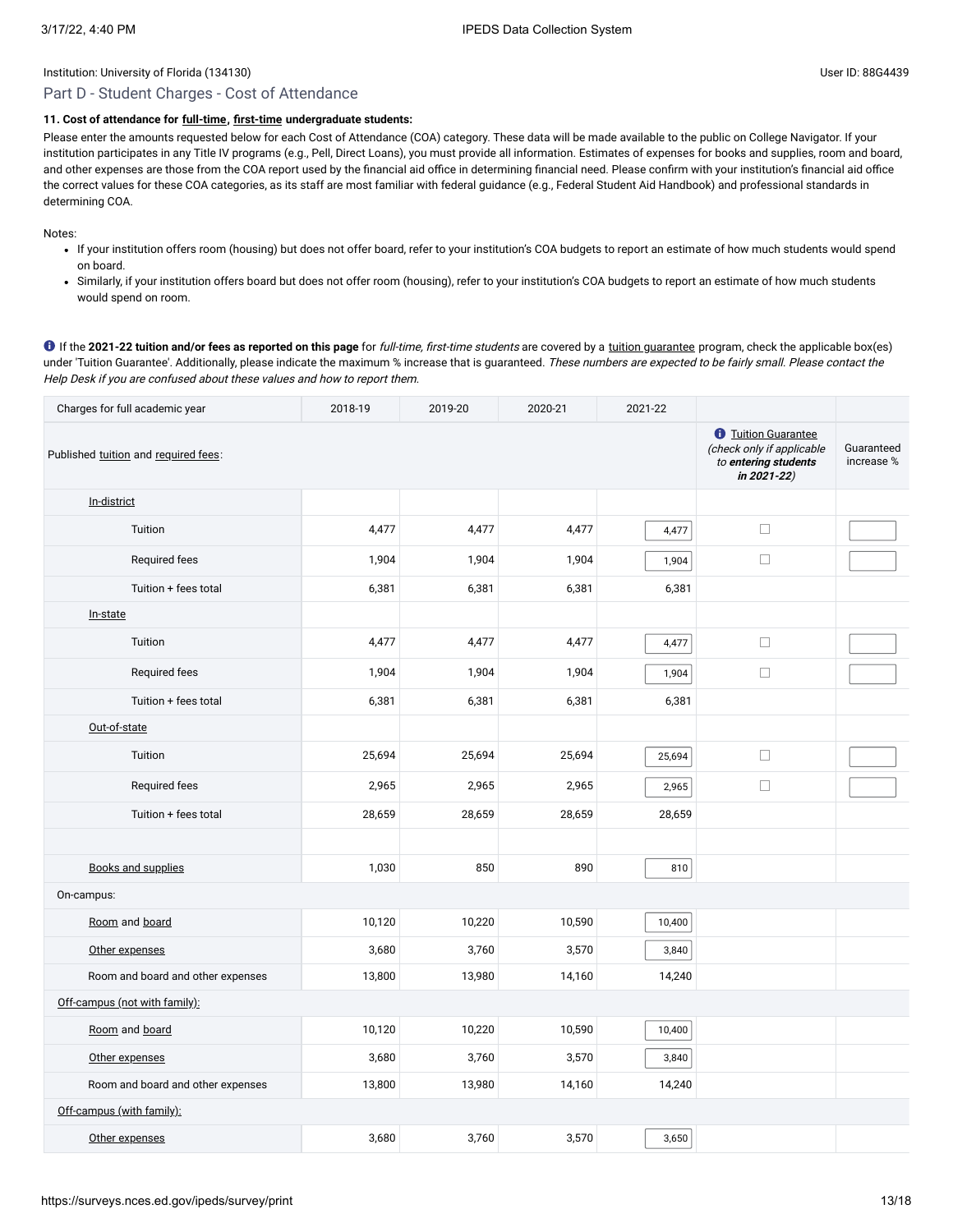You may use the box below to provide additional context for the data you have reported above. Context notes will be posted on the College Navigator website. Therefore, you should write all context notes using proper grammar (e.g., complete sentences with punctuation) and common language that can be easily understood by students and parents (e.g., spell out acronyms).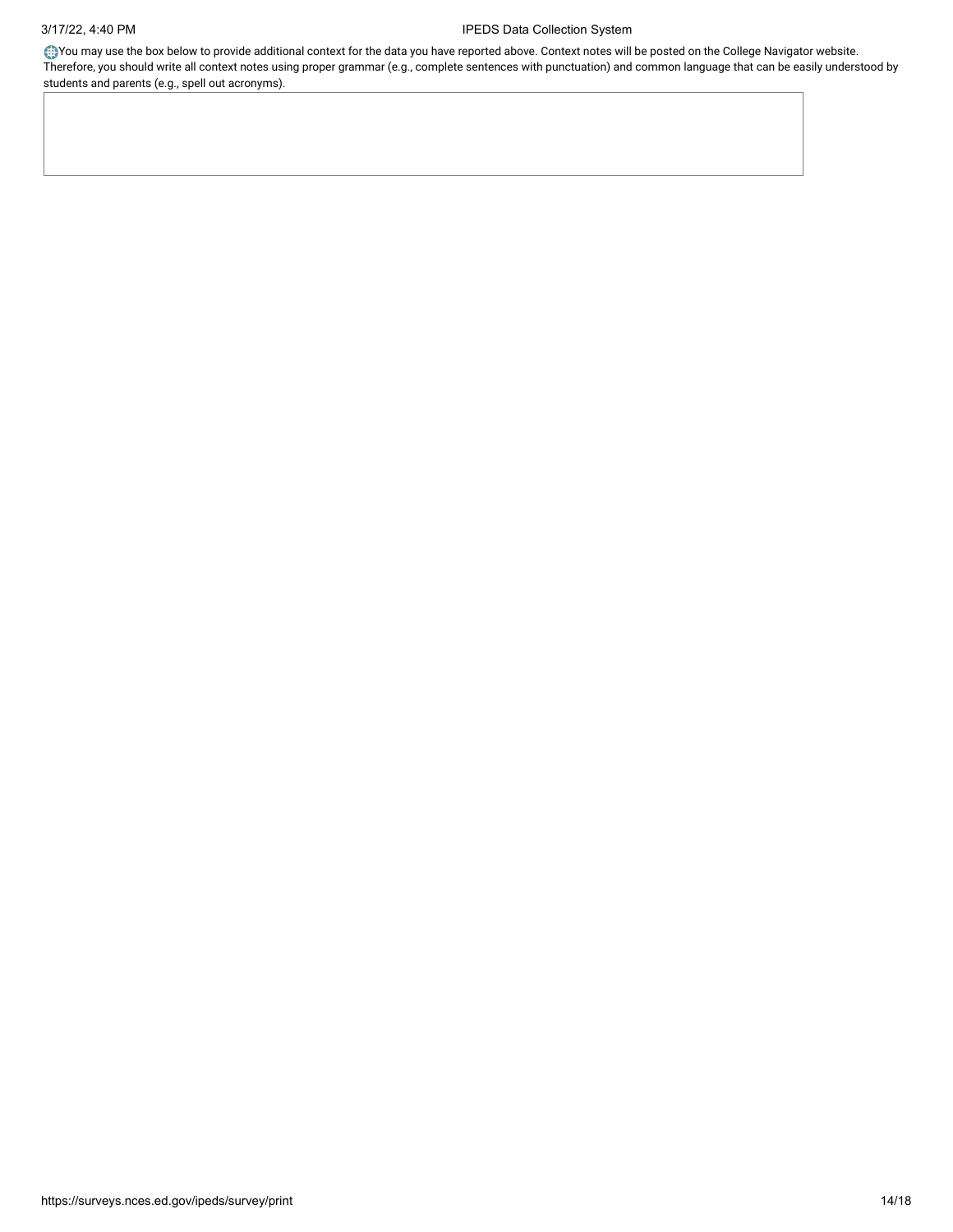Part E - Athletic Association

### **1. Is this institution a member of a national athletic association?**

- No  $\circlearrowright$
- Yes Check all that apply
	- National Collegiate Athletic Association (NCAA)
	- $\Box$  National Association of Intercollegiate Athletics (NAIA)
	- □ National Junior College Athletic Association (NJCAA)
	- □ United States Collegiate Athletic Association (USCAA)
	- $\Box$  National Christian College Athletic Association (NCCAA)
	- $\Box$  Other

#### **2. If this institution is a member of the NCAA or NAIA, specify the conference FOR EACH SPORT using the pull-down menu.**

| Sport                      | NCAA or NAIA member          | Conference              |
|----------------------------|------------------------------|-------------------------|
| Football                   | ⊚Yes-Specify<br>$\bigcap$ No | Southeastern Conference |
| Basketball                 | ⊚Yes-Specify<br>$\bigcap$ No | Southeastern Conference |
| Baseball                   | ⊚Yes-Specify<br>$\bigcap$ No | Southeastern Conference |
| Cross country and/or track | ⊚Yes-Specify<br>$\bigcap$ No | Southeastern Conference |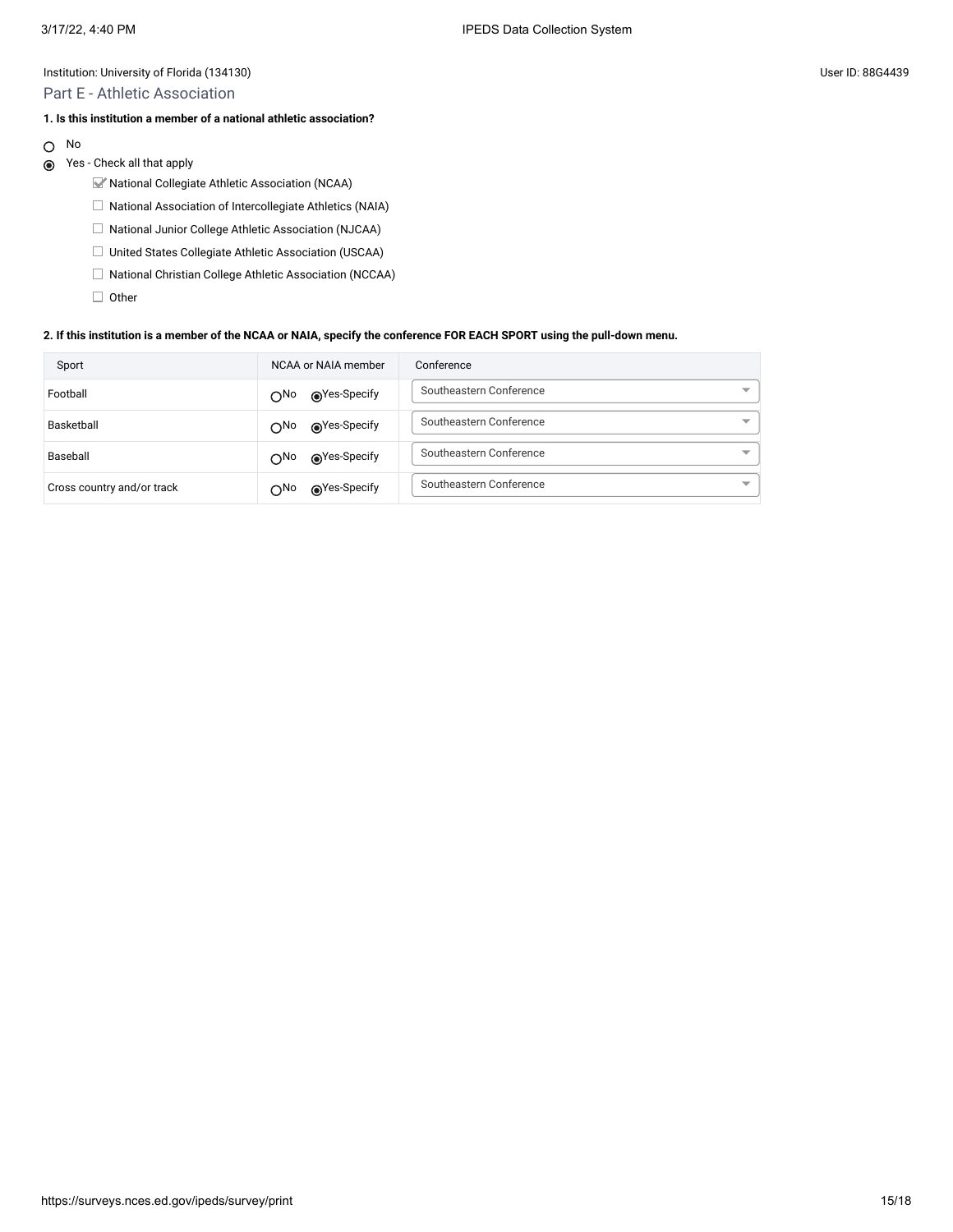# Prepared by

### **Prepared by**

Reporting Reminders:

- The name of the preparer is being collected so that we can follow up with the appropriate person in the event that there are questions concerning the data.
- The Keyholder will be copied on all email correspondence to other preparers.
- The time it took to prepare this component is being collected so that we can continue to improve our estimate of the reporting burden associated with IPEDS.
- Please include in your estimate the time it took for you to review instructions, query and search data sources, complete and review the component, and submit the data through the Data Collection System.
- Thank you for your assistance.

| This survey component was prepared by: |                        |  |                          |           |                   |  |
|----------------------------------------|------------------------|--|--------------------------|-----------|-------------------|--|
|                                        | Keyholder              |  | <b>SFA Contact</b>       |           | <b>HR Contact</b> |  |
|                                        | <b>Finance Contact</b> |  | Academic Library Contact | $\bullet$ | Other             |  |
| Name:   Noelle Mecoli                  |                        |  |                          |           |                   |  |
| Email:   nmecoli@aa.ufl.edu            |                        |  |                          |           |                   |  |

How many staff from your institution only were involved in the data collection and reporting process of this survey component?

2.00 Number of Staff (including yourself)

How many hours did you and others from your institution only spend on each of the steps below when responding to this survey component? Exclude the hours spent collecting data for state and other reporting purposes.

| Staff member  | <b>Collecting Data Needed</b> | Revising Data to Match<br><b>IPEDS Requirements</b> | <b>Entering Data</b> | Revising and Locking Data |
|---------------|-------------------------------|-----------------------------------------------------|----------------------|---------------------------|
| Your office   | 3.00<br>hours                 | hours                                               | hours<br>1.00        | hours<br>2.00             |
| Other offices | .00<br>hours                  | hours                                               | hours                | hours                     |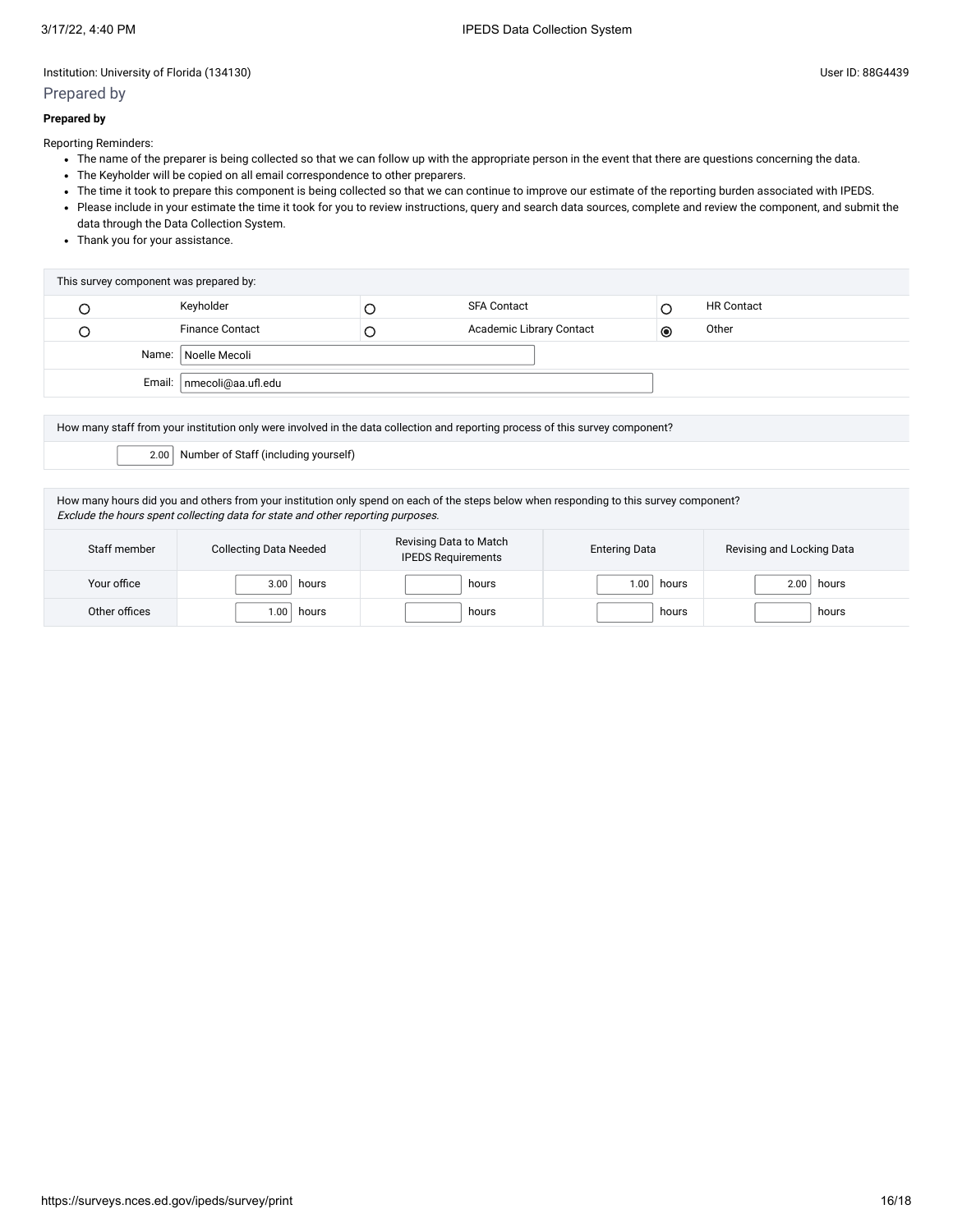# Summary

### **Institutional Characteristics Component Summary**

IPEDS collects important information regarding your institution. All data reported in IPEDS survey components become available in the IPEDS Data Center and appear as aggregated data in various Department of Education reports. Additionally, some of the reported data appears specifically for your institution through the College Navigator website and is included in your institution's Data Feedback Report (DFR). The purpose of this summary is to provide you an opportunity to view some of the data that, when accepted through the IPEDS quality control process, will appear on the College Navigator website and/or your DFR. College Navigator is updated approximately three months after the data collection period closes and Data Feedback Reports will be available through the Data [Center](https://nces.ed.gov/ipeds/use-the-data) and sent to your institution's CEO in November 2021.

Please review your data for accuracy. If you have questions about the data displayed below after reviewing the data reported on the survey screens, please contact the IPEDS Help Desk at: 1-877-225-2568 or [ipedshelp@rti.org.](mailto:ipedshelp@rti.org)

#### Academic Year Reporters

| <b>GENERAL INFORMATION</b>                                                                                            |                                                                                                             |                                                                                                                                                                                                  |                     |          |          |          |  |
|-----------------------------------------------------------------------------------------------------------------------|-------------------------------------------------------------------------------------------------------------|--------------------------------------------------------------------------------------------------------------------------------------------------------------------------------------------------|---------------------|----------|----------|----------|--|
| <b>Mission Statement</b><br>https://catalog.ufl.edu/ugrd/administration/                                              |                                                                                                             |                                                                                                                                                                                                  |                     |          |          |          |  |
| Are all the programs at your institution offered<br>No<br>exclusively via distance education programs?                |                                                                                                             |                                                                                                                                                                                                  |                     |          |          |          |  |
| <b>Special Learning Opportunities</b><br>ROTC (Army<br>Navy<br>Air Force)<br>Study abroad                             |                                                                                                             | Weekend/evening college<br>Teacher certification (below the postsecondary level)                                                                                                                 |                     |          |          |          |  |
| <b>Student Services</b>                                                                                               |                                                                                                             | Remedial services<br>Academic/career counseling services<br>Employment services for current students<br>Placement services for program completers<br>On-campus day care for children of students |                     |          |          |          |  |
| Dual credit (college credit earned while in high school)<br><b>Credit Accepted</b><br>Advanced placement (AP) credits |                                                                                                             |                                                                                                                                                                                                  |                     |          |          |          |  |
|                                                                                                                       | Undergraduate students enrolled who are<br>10%<br>formally registered with office of disability<br>services |                                                                                                                                                                                                  |                     |          |          |          |  |
|                                                                                                                       |                                                                                                             | <b>PRICING INFORMATION</b>                                                                                                                                                                       |                     |          |          |          |  |
| Estimated expenses for academic year for full-time, first-time students                                               |                                                                                                             | 2018-19                                                                                                                                                                                          | 2019-20             | 2020-21  | 2021-22  |          |  |
| In-district tuition and fees                                                                                          |                                                                                                             |                                                                                                                                                                                                  | \$6,381             | \$6,381  | \$6,381  | \$6,381  |  |
|                                                                                                                       | In-state tuition and fees                                                                                   |                                                                                                                                                                                                  | \$6,381             | \$6,381  | \$6,381  | \$6,381  |  |
|                                                                                                                       | Out-of-state tuition and fees                                                                               |                                                                                                                                                                                                  | \$28,659            | \$28,659 | \$28,659 | \$28,659 |  |
|                                                                                                                       | Books and supplies                                                                                          |                                                                                                                                                                                                  | \$1,030             | \$850    | \$890    | \$810    |  |
|                                                                                                                       | On-campus room and board                                                                                    |                                                                                                                                                                                                  | \$10,120            | \$10,220 | \$10,590 | \$10,400 |  |
|                                                                                                                       | On-campus other expenses                                                                                    |                                                                                                                                                                                                  | \$3,680             | \$3,760  | \$3,570  | \$3,840  |  |
|                                                                                                                       | Off-campus room and board                                                                                   |                                                                                                                                                                                                  | \$10,120            | \$10,220 | \$10,590 | \$10,400 |  |
|                                                                                                                       | Off-campus other expenses                                                                                   |                                                                                                                                                                                                  | \$3,680             | \$3,760  | \$3,570  | \$3,840  |  |
| Off-campus with family other expenses                                                                                 |                                                                                                             | \$3,680                                                                                                                                                                                          | \$3,760             | \$3,570  | \$3,650  |          |  |
| Average undergraduate student tuition and fees for academic year 2021-22                                              |                                                                                                             | Tuition                                                                                                                                                                                          |                     | Fees     |          |          |  |
| In-district                                                                                                           |                                                                                                             | \$4,477                                                                                                                                                                                          |                     | \$1,904  |          |          |  |
|                                                                                                                       | In-state                                                                                                    |                                                                                                                                                                                                  | \$4,477             |          | \$1,904  |          |  |
| Out-of-state                                                                                                          |                                                                                                             | \$25,694                                                                                                                                                                                         |                     | \$2,965  |          |          |  |
| Average graduate student tuition and fees for academic year 2021-22                                                   |                                                                                                             | Tuition                                                                                                                                                                                          |                     | Fees     |          |          |  |
| In-district                                                                                                           |                                                                                                             | \$10,770                                                                                                                                                                                         |                     | \$1,967  |          |          |  |
|                                                                                                                       | In-state                                                                                                    |                                                                                                                                                                                                  | \$10,770            |          | \$1,967  |          |  |
|                                                                                                                       | Out-of-state                                                                                                |                                                                                                                                                                                                  | \$27,335<br>\$2,795 |          |          |          |  |
| Alternative tuition plans                                                                                             |                                                                                                             | Prepaid tuition plan                                                                                                                                                                             |                     |          |          |          |  |